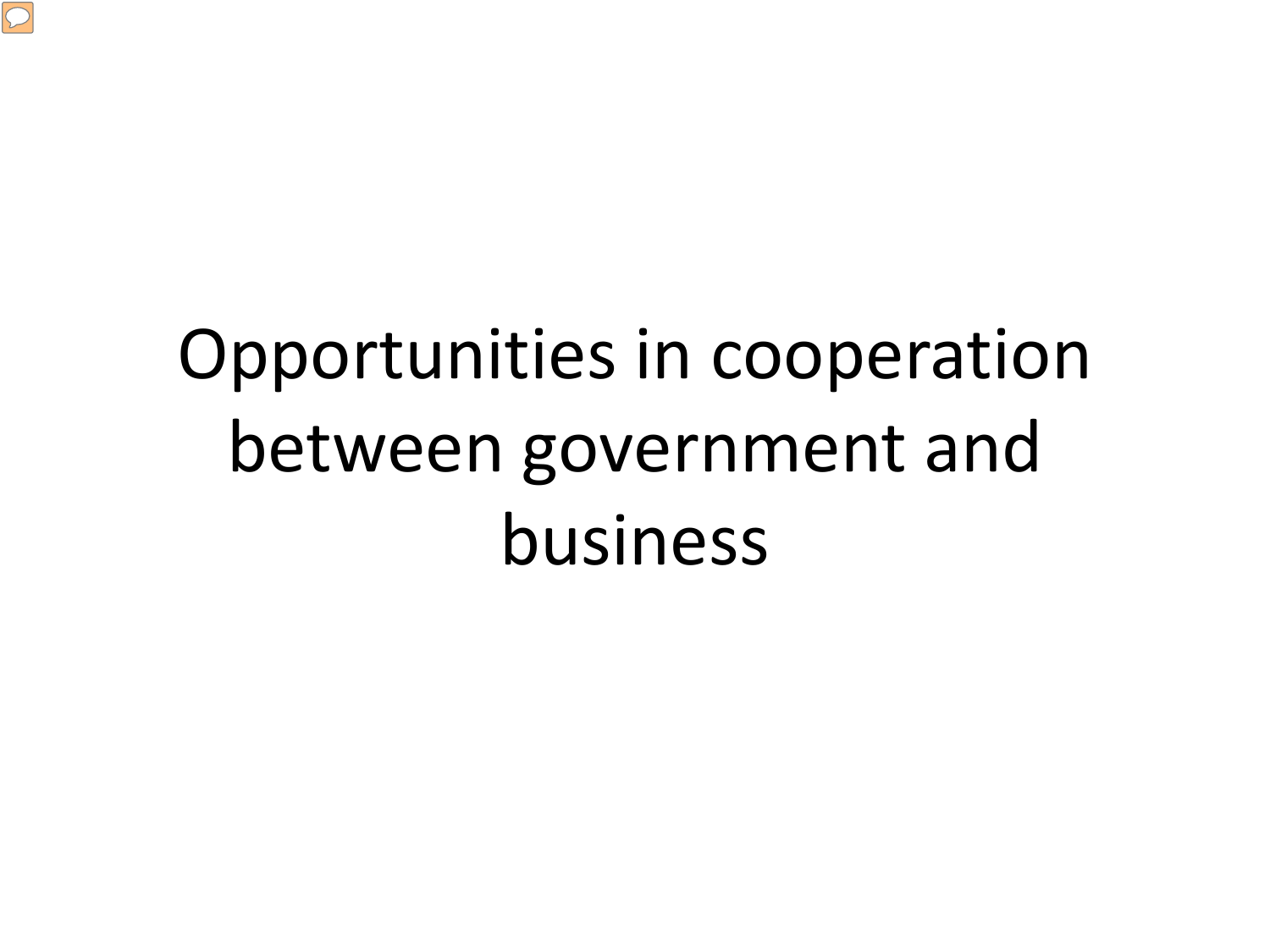

#### Sir Winston Churchill

- If you have ten thousand regulations you destroy all respect for the law.
- If you're going through hell, keep going. *Sir Winston Churchill*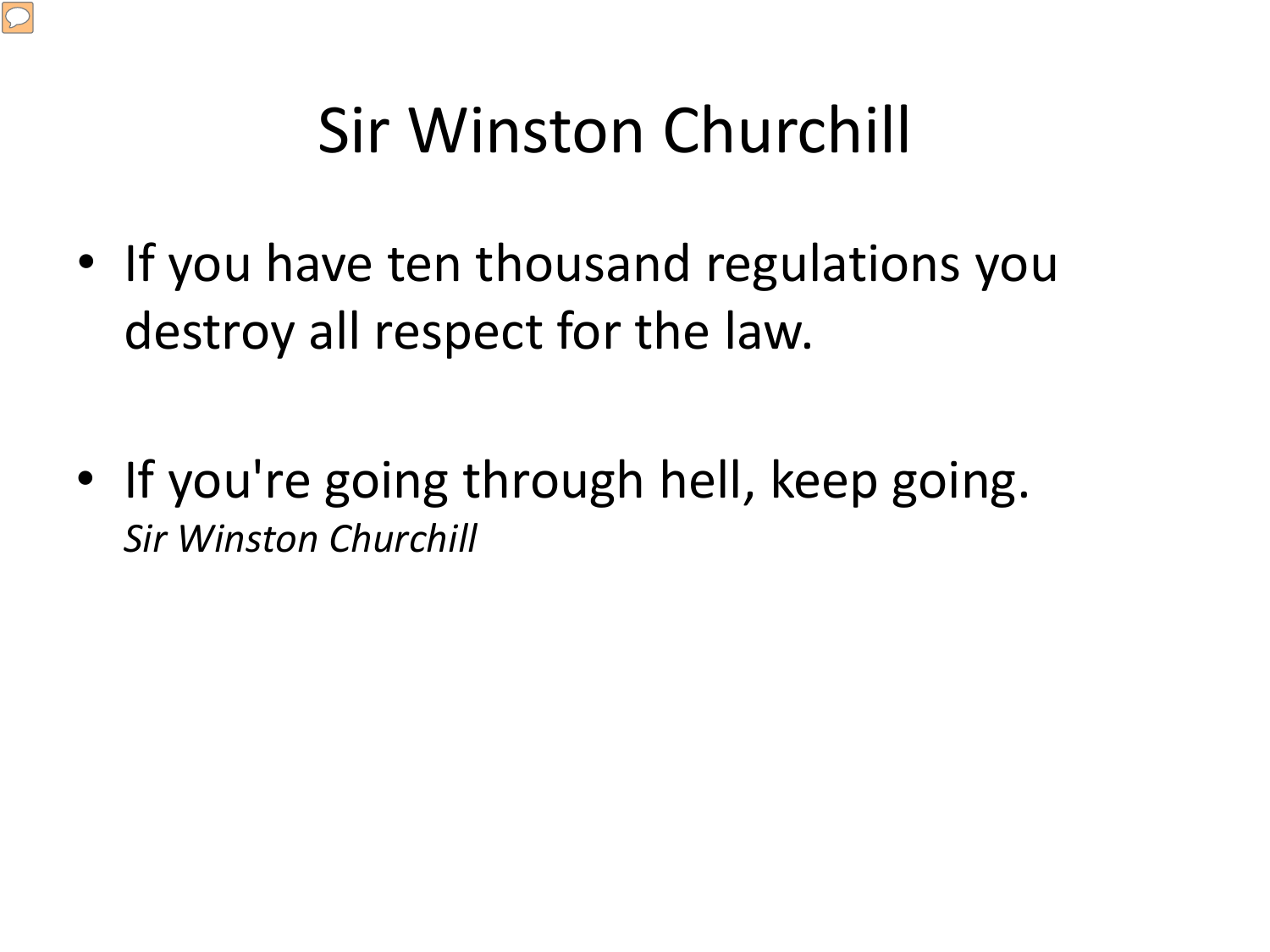### Familiar situation in cooperation between government and business

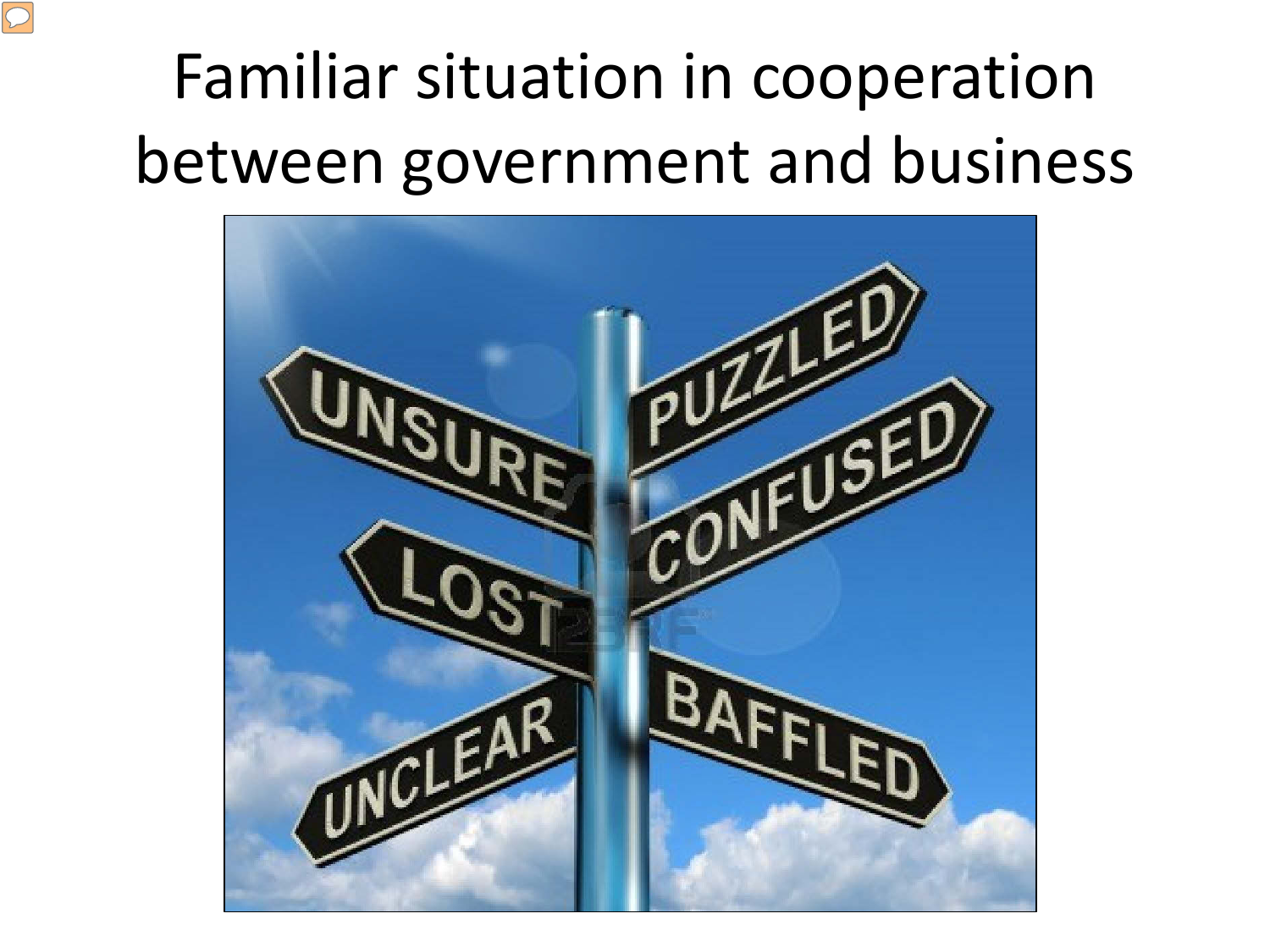#### Comments from civil servants on duty

- "There are brick walls between authorities so I cannot proceed with your request"
- I have been working for you now for two days. Do you know how much it costs the government?"
- I have now spent numerous hours on your request"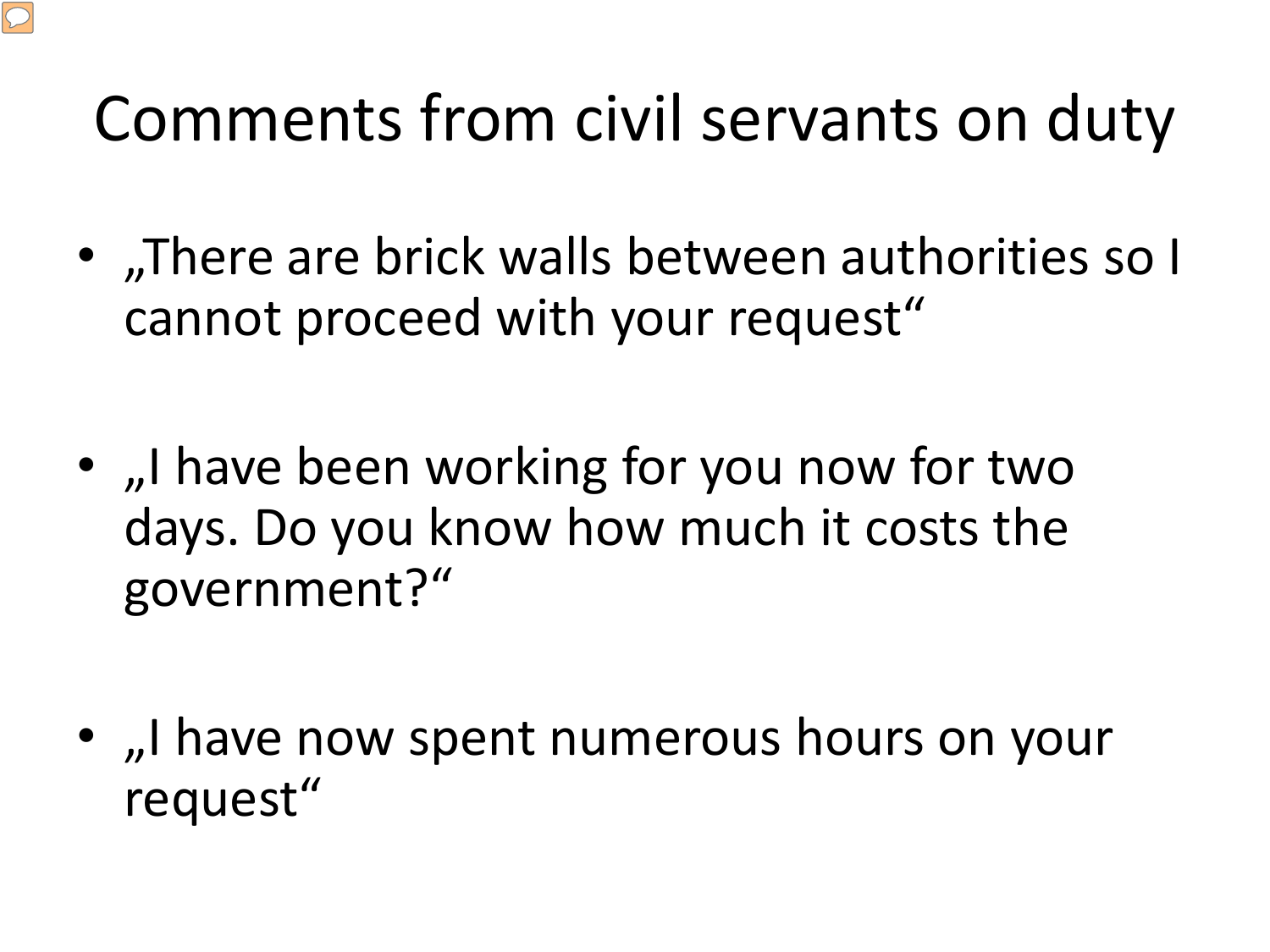## Of course there are positive sides

• Many/Most government officials are enthusiastic and willing to go beyond their best and that enthusiasm must be embraced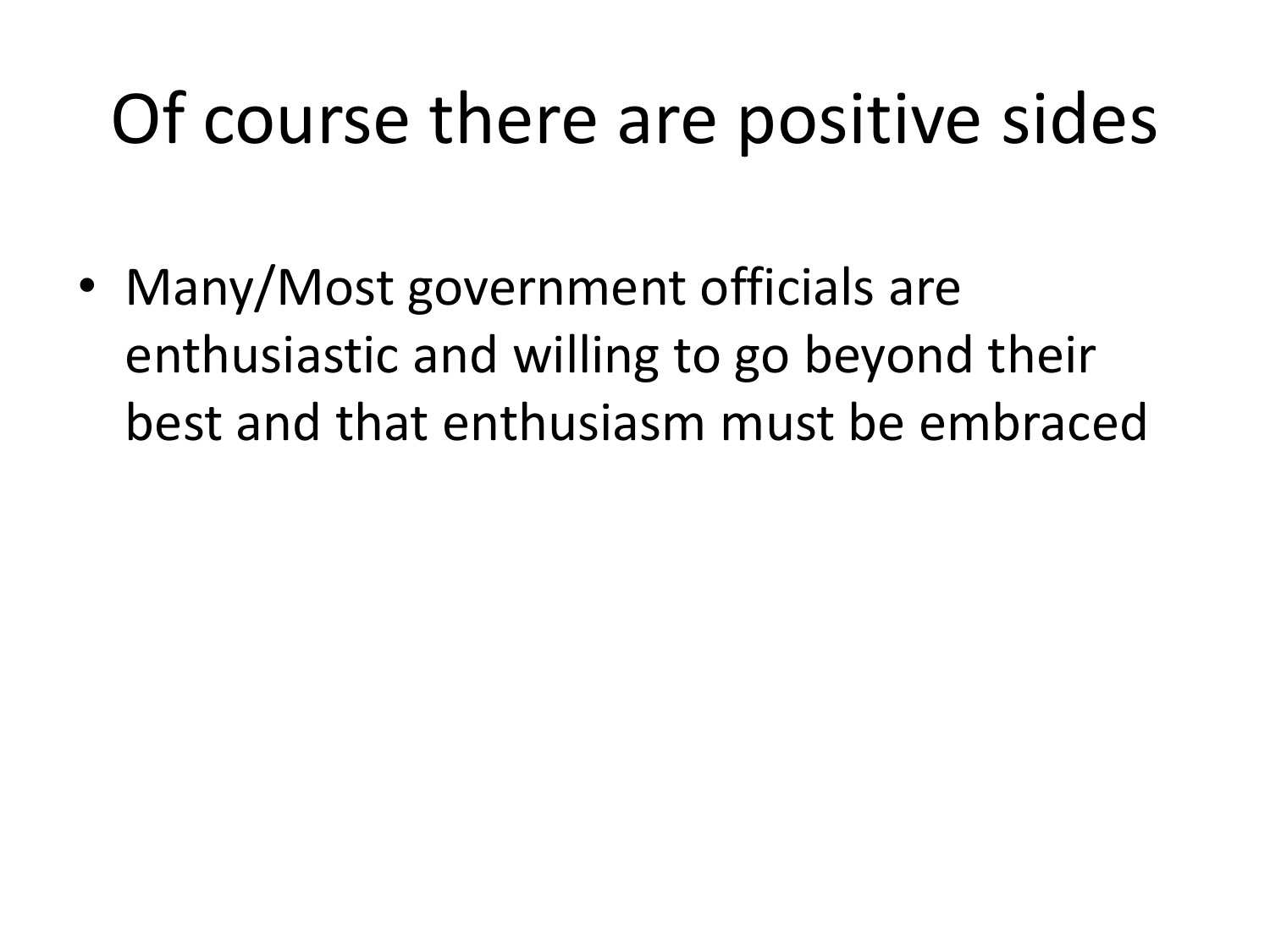## Where do we want to go?

- Simplified regulatory framework
- Clear and obvious consequences for neglecting laws and regulation
- Flawless communication between government authorities and businesses – professional diolouge
- Biased surveillance and decision making eliminated
- Improved and Interactive access to information and licenses – One stop shop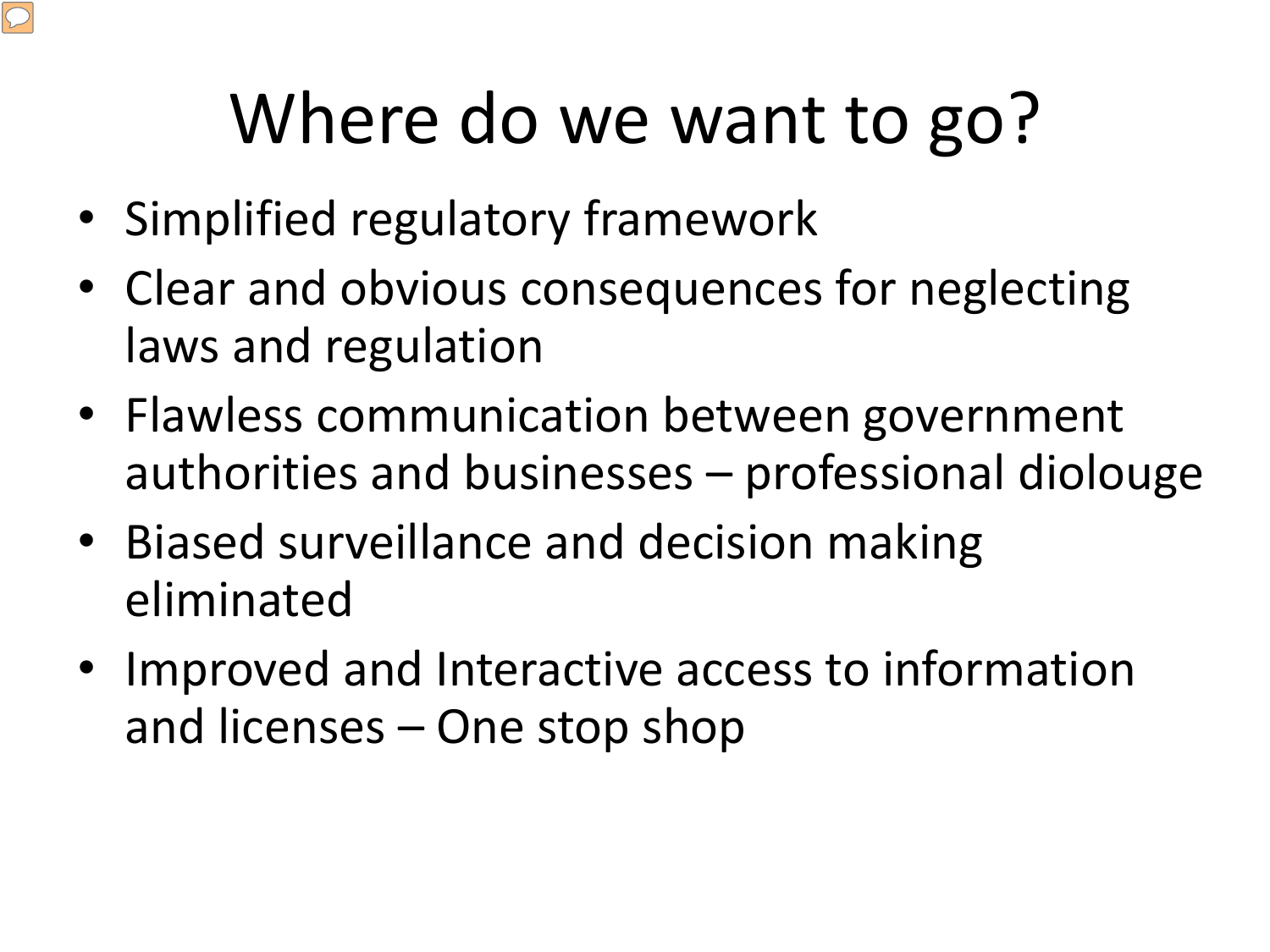### How do we get there?



- Make measurable milestones and work across political borders
- Evolve on the good ideas discussed during this meeting
- Continue with "Simplified Iceland"  $-$  A project started in 2006 by the same coalition as is now reigning in Iceland.